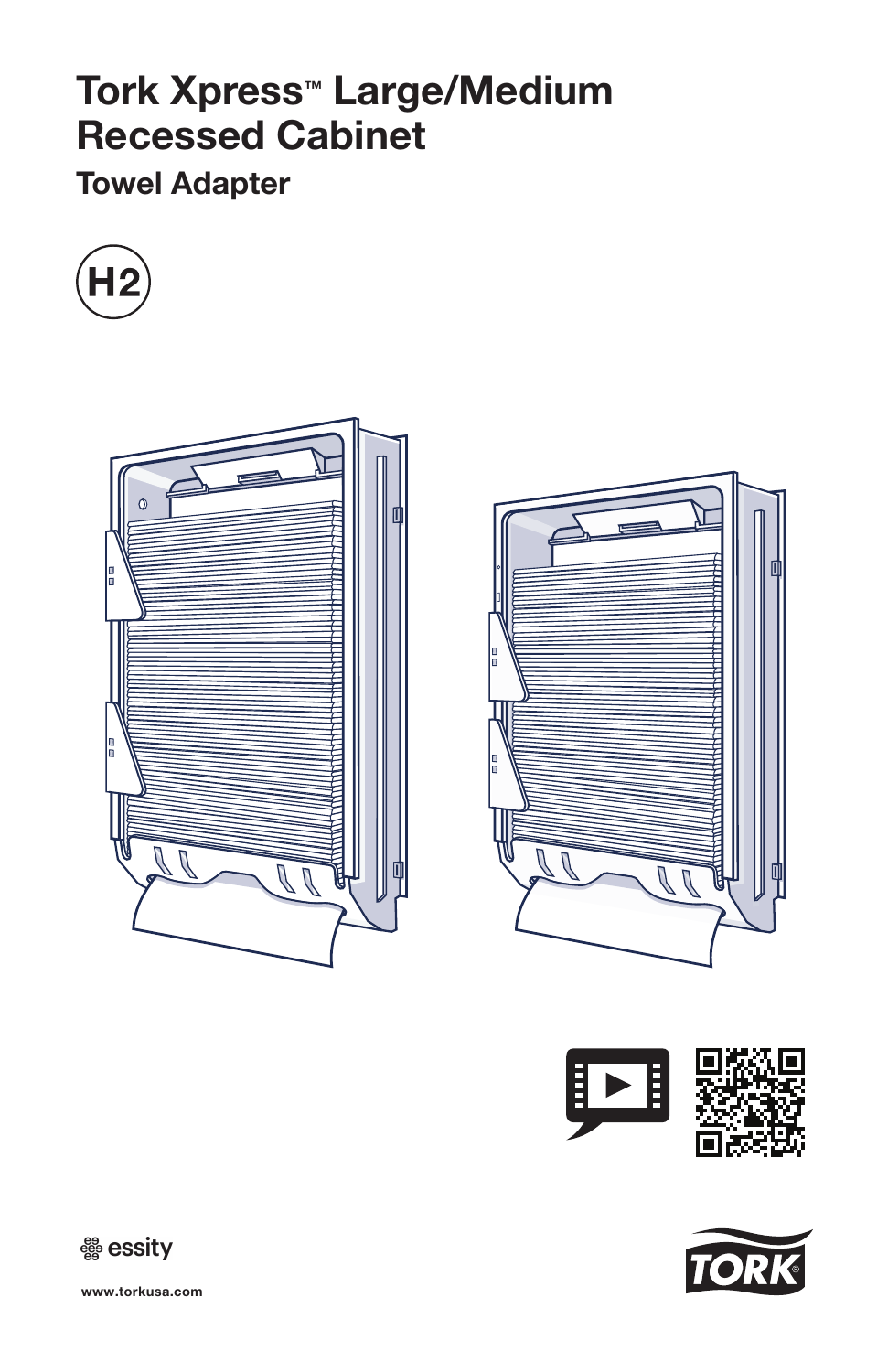



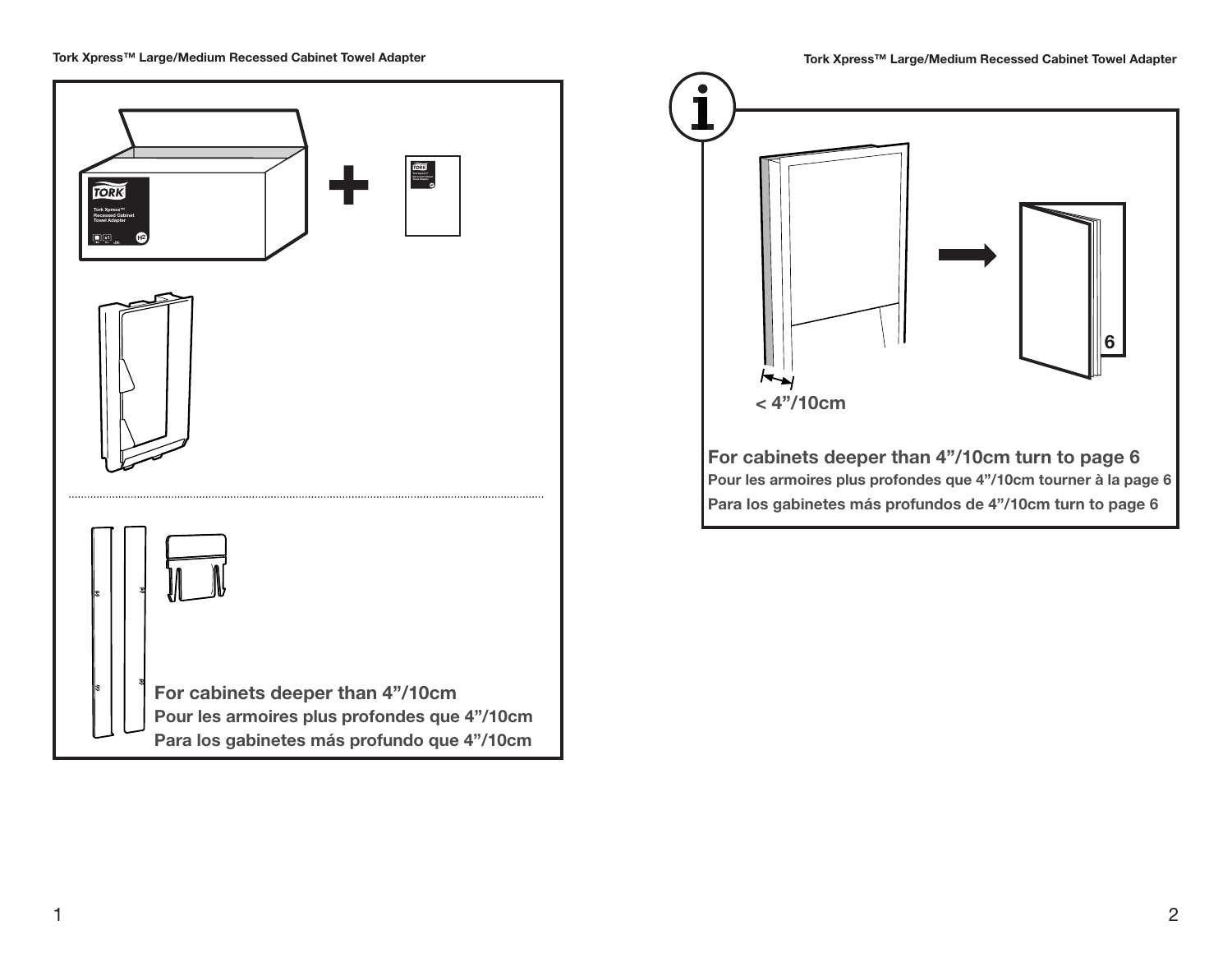





Por encima de la boca centro



3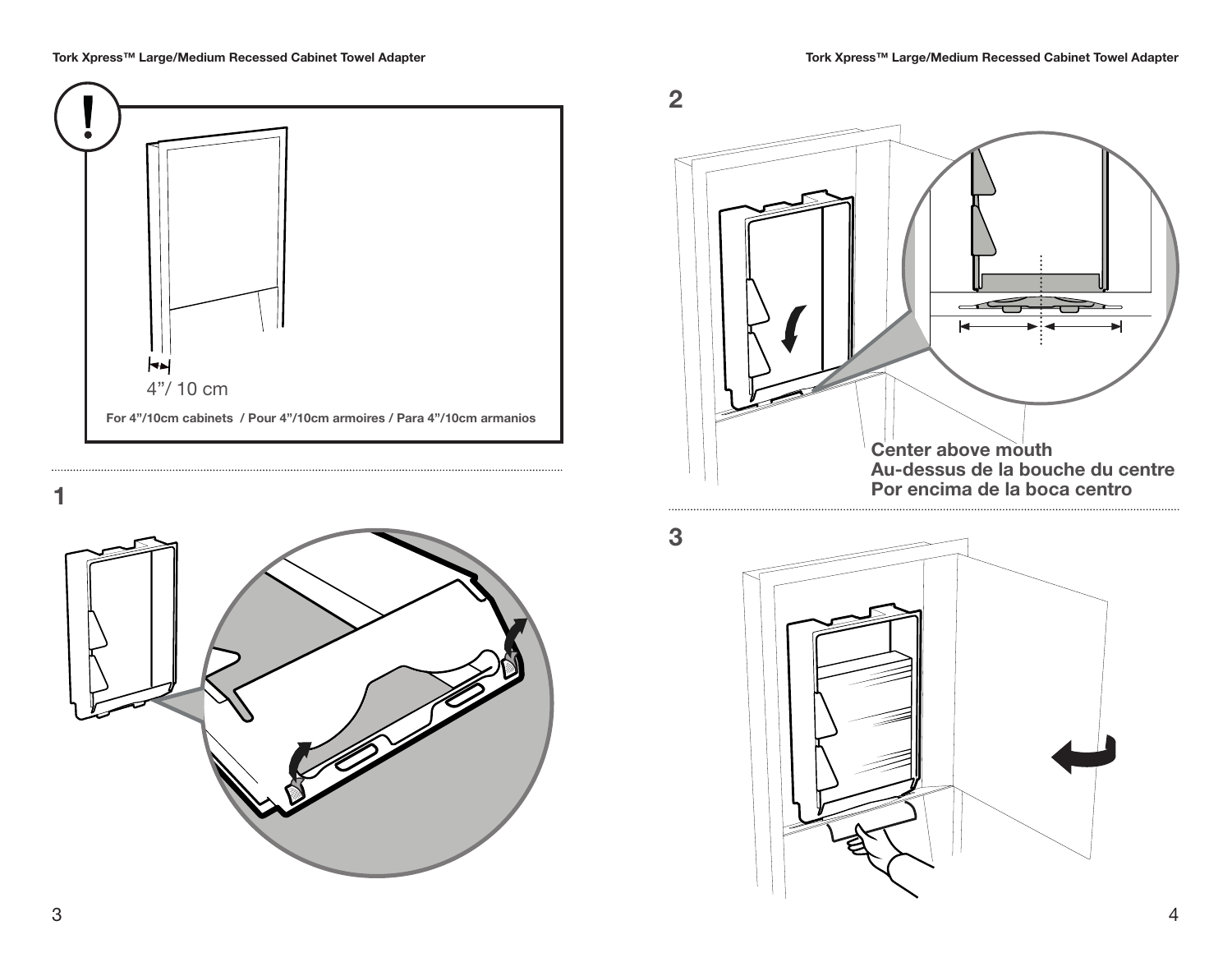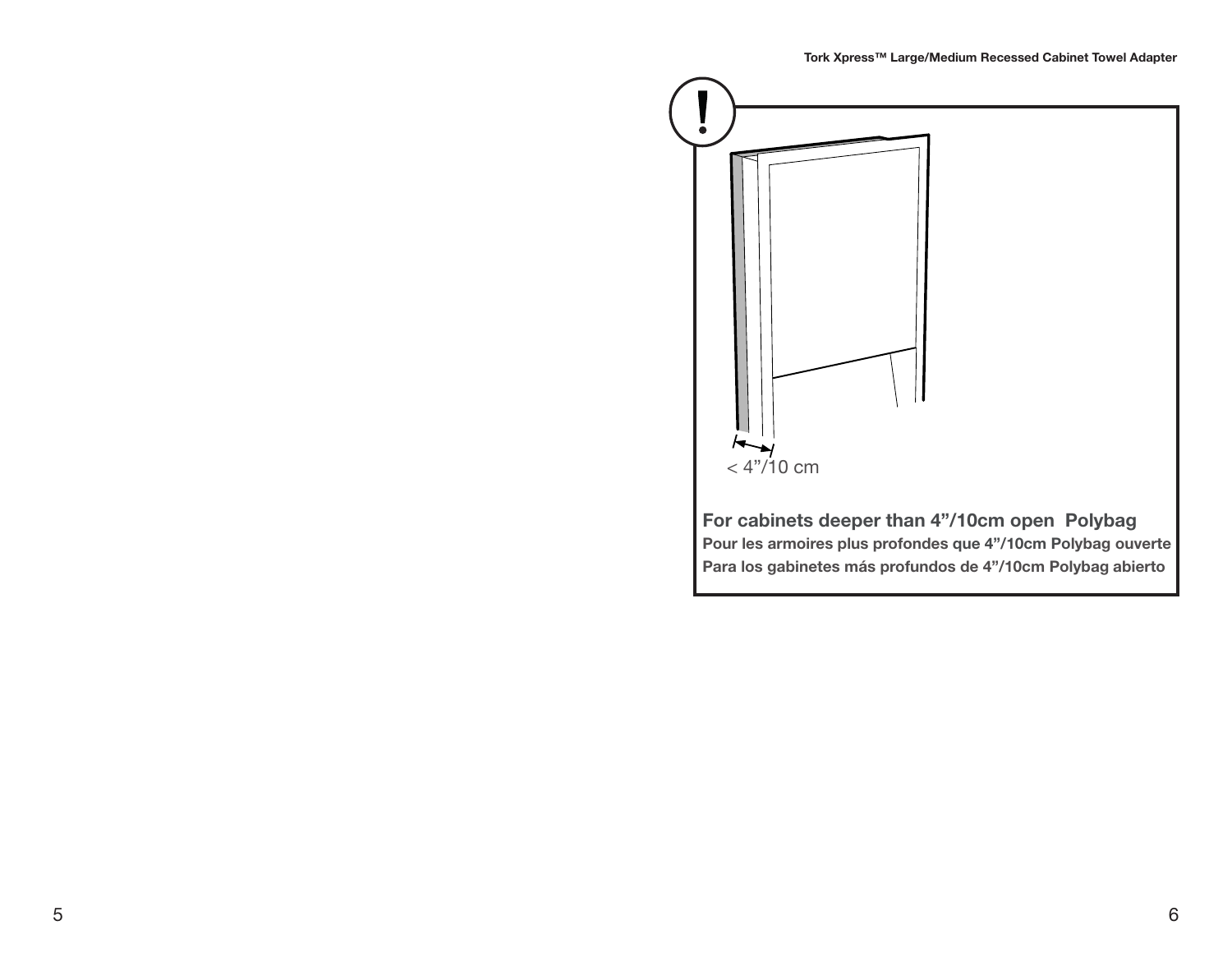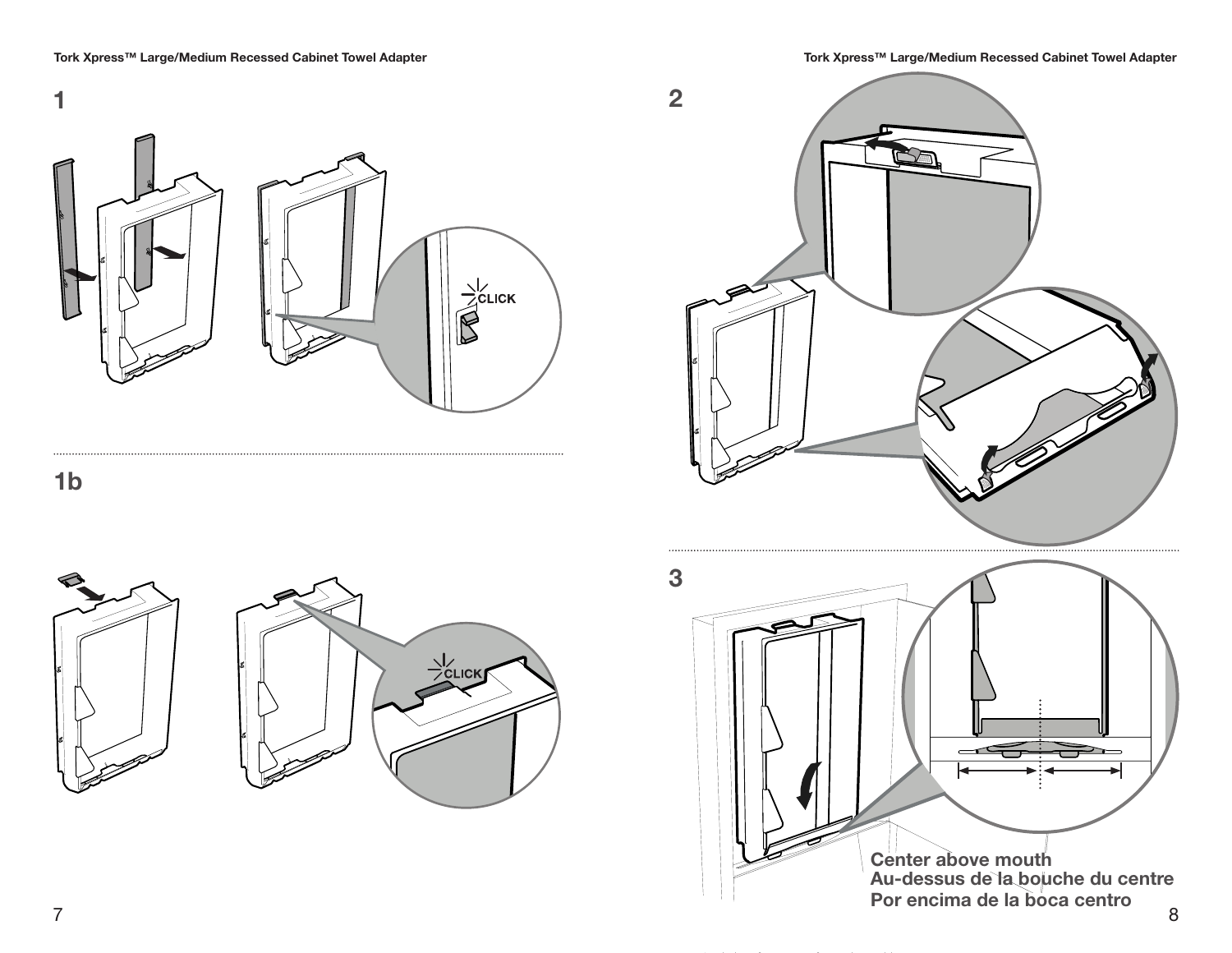

. . . . . . . .

5